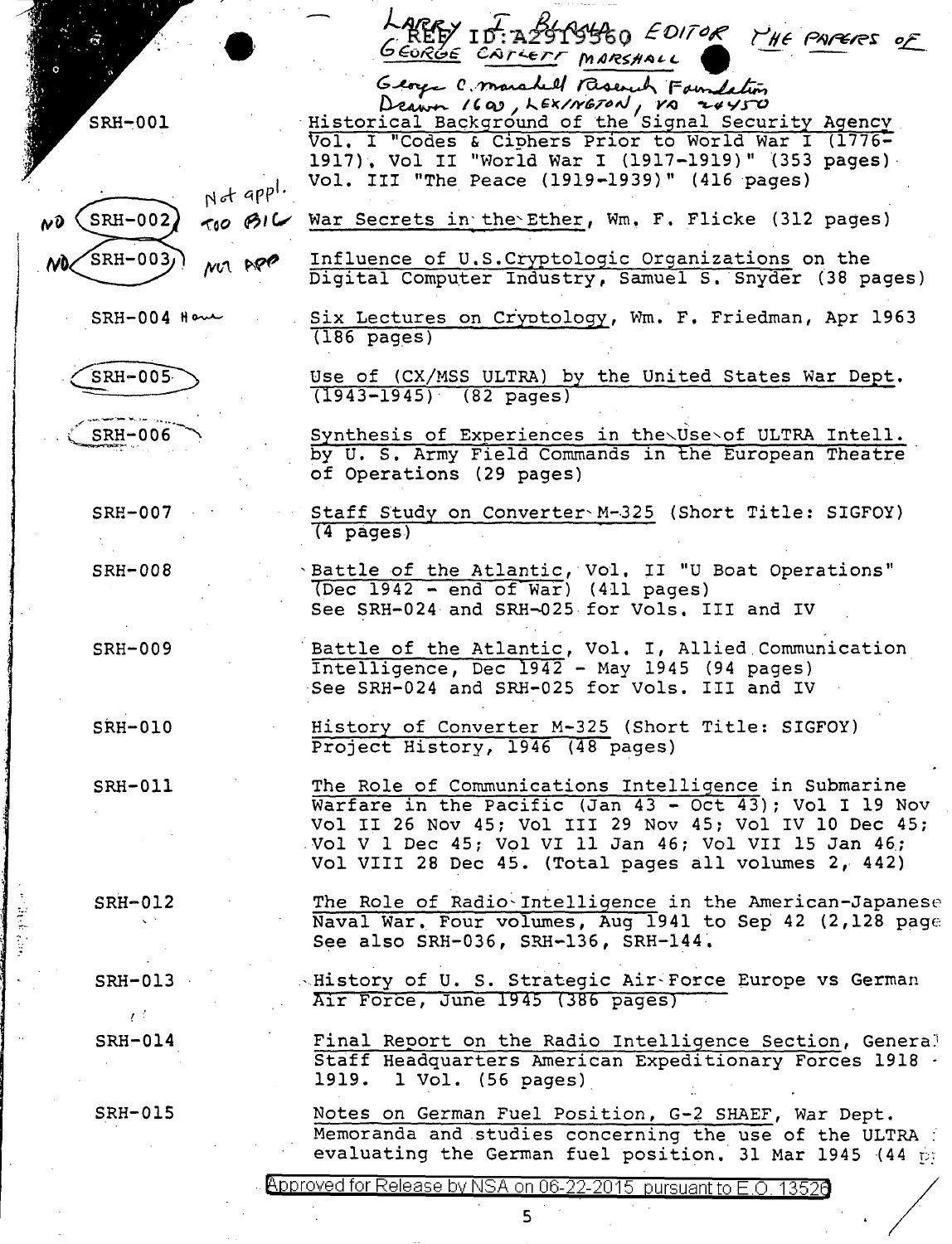Allied Strategic Air Force Target Planning<br>(CIRCA Aug 1945), 1 Vol. (66 pages)

Not appl.

ron

 $B/C$ 

SRH-017

WO SRH-016

 $SRH-018$ 

Collection of Japanese Diplomatic Messages, 12 Jul 38 -21 Jan 42, Dpt of the Army Intelligence Files, One Volume. (97 pages)

Blockade-Running Between Europe and the Far East by

Narrative Combat Intelligence Center Joint Intelli-

Controlled Agent Communications Activities, 1944 -

ULTRA and the U. S. Seventh Army. Author: Donald

66 pages) (Part II, 118 pages). (Total pages 184)

(Total pages 147) See SRH-008 and SRH-009 for Vols II and I.

Reports by U. S. Army ULTRA Representatives with Army

SRH-022 Cancelled. Bussey Report Incorporated in SRH-023.

Field Commands in the European Theatre of Operations 1945. These documents were prepared during May 1945. (Part I,

Battle of the Atlantic, Vols III & IV. Author unknown.<br>Date by deduction: May 1945. (Vol III 69 pages) Vol IV

Marshall Letter to Eisenhower on the Use of ULTRA Intelligence, Author: G. C. Marshall, 15 Mar 44. (4 pages)

"MAGIC" Background of Pearl Harbor. Volumes I thru V, Dates: 14 Feb 1941 - 7 Dec 1941. (Total: 8 bound books)

S. Bussey, Major, Inf., 12 May 1945. (7 pages)

 $(20 \text{ pages})$ 

Submarines. 1942-1944, 1 Dec 1944 (33 pages)

gence Center Pacific Ocean Area. 8 Nov 1945

1945. One Volume. (462 pages)

78 pages)

successes during WWII and their impact. (Total pps 110)

The Need for New Legislation Against Unauthorized

Disclosure of Communication Intelligence Activities, 9 June 1944, a study of disclosures of cryptologic

**SRH-019** 

**SRH-020** 

**SRH-021** 

 $SRH-022$ 

roo  $SRH = 023$  $54$ uthesized  $\overline{\lambda}$   $\overline{\lambda}$   $\overline{\lambda}$   $\overline{\lambda}$   $\overline{\lambda}$   $\overline{\lambda}$   $\overline{\lambda}$   $\overline{\lambda}$   $\overline{\lambda}$   $\overline{\lambda}$   $\overline{\lambda}$   $\overline{\lambda}$   $\overline{\lambda}$   $\overline{\lambda}$   $\overline{\lambda}$   $\overline{\lambda}$   $\overline{\lambda}$   $\overline{\lambda}$   $\overline{\lambda}$   $\overline{\lambda}$   $\overline{\lambda}$   $\overline{\lambda}$   $\overline{\lambda}$   $\overline{\lambda}$   $\overline{\$ 

SRH-024 and  $SRH-025$ 

 $SRH-026$  Hem

 $SRH-027$  How

 $SRH - 028$ 

Code & Signal Memoranda, Navy Department Code & Signal Section, Division of Operations. Date 1917. 1 book.  $(35 \text{ pages})$ 

 $SRH - 029$   $40$ 

A Brief History of the Signal Intelligence Service, by William.F. Friedman, 29 Jun 1942. (18 pages)

 $SRH-030$ 

A History of the Code and Cipher Section, during the First World War by Major Herbert O. Yardley. Date-1919.  $(12 \text{ pages})$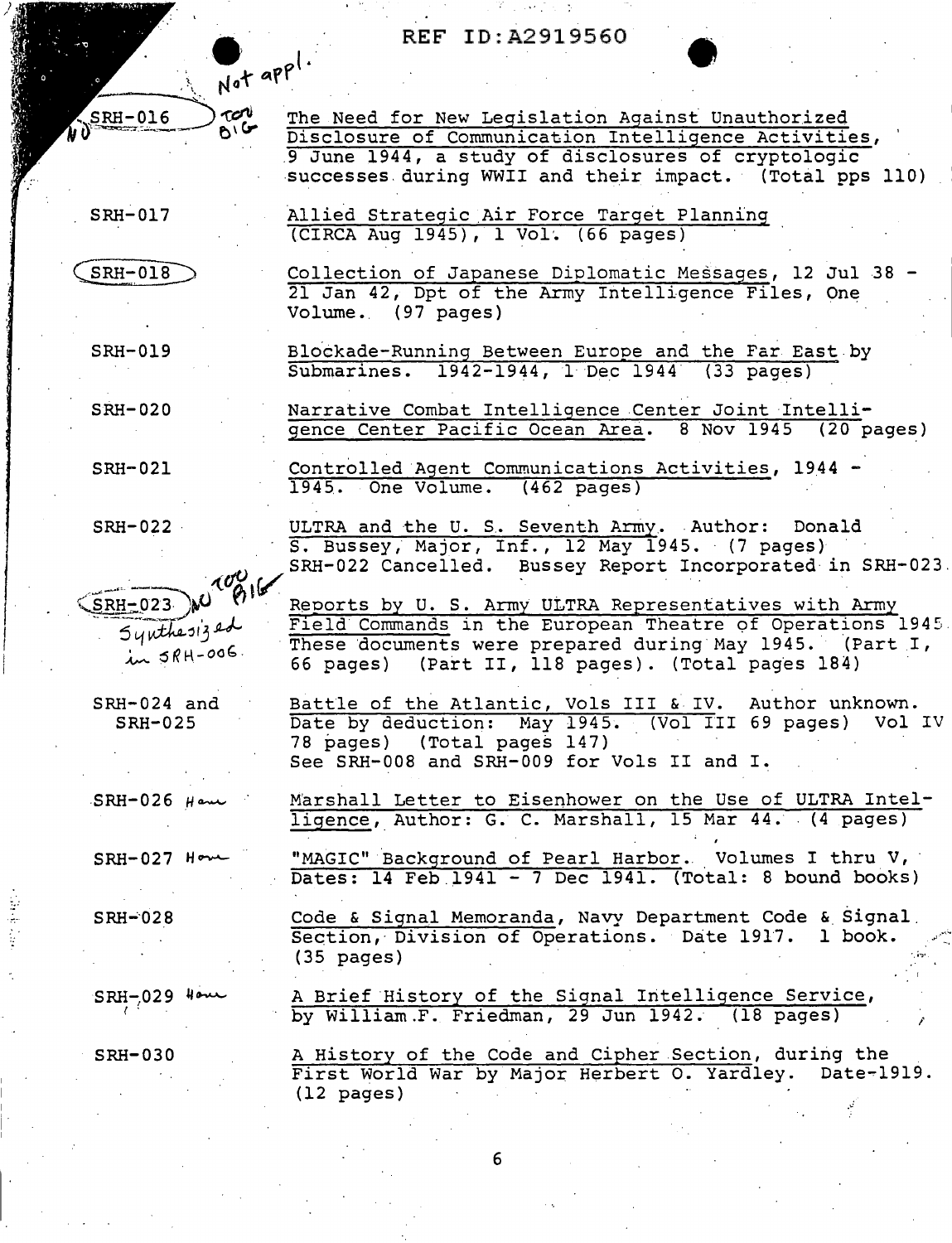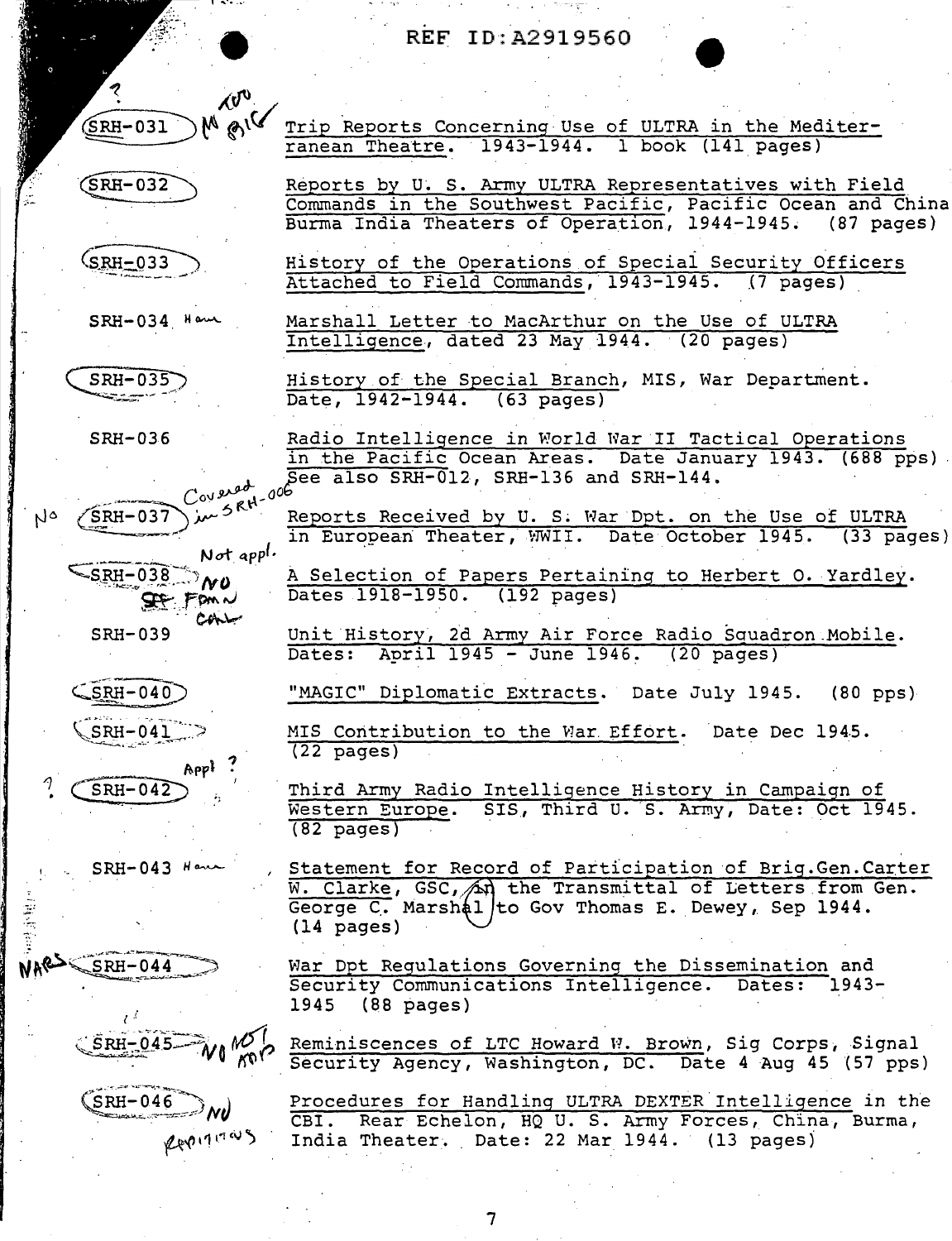SRB-047

ستان<br>ماركان<br>المراكان المراكان المراكض المراكض المراكض المراكض المراكض المراكض المراكض المراكض المراكض المراكض<br>المراكض المراكض المراكض المراكض المراكض المراكض المراكض المراكض المراكض المراكض المراكض المراكض المراكض المرا

Not appl.

Unit History, 3rd Radio Squadron Mobile, U.S.Army Air Corps. Dates, April 1944 - Aug 1945. (155 pages)

.SRH-048

Summary of Operational Activity of Signal Security Detachment "D", 12th Army Group, ETO. Dates, 1 Sep 44 to  $l$  Apr  $45.$  (77 pages)

SRB-049

SRH-051

 $SRH-050$ 

SRH-052

SRH-055

Technical Signal Intelligence Transmitted Directly to G-2, 12th Army Group, ETO. Dates: 14 Aug 1944 - 7·May 1945. (218 pages)

Riverbank Laboratorv.Corresnondence, from G. Fabyan, BrigGen M. Churchill, E.O.Yardley. Date, 1919. (12 pps) i

''<br>''

·:

MAN Interview with Mr. Ralph T. Briggs, by the Historian ·<br>• Me Raval Security Group. Date6 13 Jan 1977. (17 pages)

Estimated Aircraft Locations. Dates: July 43 - Aug 45. (397 pages)

Special Report by Joint Army - Navy Committee on the  $(SRH-053)$ Japanese Air Forces Estimate of the Japanese Situation.<br>Date 23 June 1945. (4 pages)

SRH-054 Effects of B-29 Operations in Support of Okinawa Campaign. Dates: 18 Mar 45 - 22 Jun 45. (16 pages)

> Estimated Unit Locations of Japanese Navy and Army Air Forces. Date 20 July 145. (40. pages)

 $SRH - 056$ Preliminary Report to Pacific Order of Battle Con-

 $N_{\text{eff}}$   $N_{\text{eff}}$   $N_{\text{eff}}$   $N_{\text{eff}}$   $N_{\text{eff}}$   $N_{\text{eff}}$   $N_{\text{eff}}$   $N_{\text{eff}}$   $N_{\text{eff}}$   $N_{\text{eff}}$   $N_{\text{eff}}$   $N_{\text{eff}}$   $N_{\text{eff}}$   $N_{\text{eff}}$   $N_{\text{eff}}$   $N_{\text{eff}}$   $N_{\text{eff}}$   $N_{\text{eff}}$   $N_{\text{eff}}$   $N_{\text{eff}}$   $N_{\text{eff}}$   $N_{\text{eff}}$  (SRH-057 and "This is Our War, 1943 (200 pages) "The Leoendary (SRH-058 ) //www. | NARS William F. Friedman", Oct 74 (10 pages)

Intelligence during WWII, 10 Jan 46. (67 pages)

Notes on the Japanese Theater Coordination Section,

Allocation of Soecial Securitv Officers to Soecial Branch Military Intellicence Service, War Dpt, 1943-

Selected Examples of Commencations and Related Correspondence Highlighting the Archievements of U. S. Signal

SRB-059

 $\mathbf{a} \cdot \mathbf{a}$  approximate

 $SRH-060^\circ$ 

Signal Security Agency, 16 Nov 43 - 25 Feb 44. (110 pps)

1945. (33 pages)

SRH-061·

 $RH - 062$ 

SRB-063

SRH-064

l. 1· Sep 1945. (116 pages) Japanese Surface and Air Operation, 1 Jan 42 - 31 Jan 42.  $CNO.$  21 Feb 45 (47 pages)

Historv of Militarv !ntellicence Service, MIS, War Dpt.

Japanese Submarine Operations, 23 Jan - 25 Mar 42, CNO.  $28$  Mar  $45$   $(33$  pages)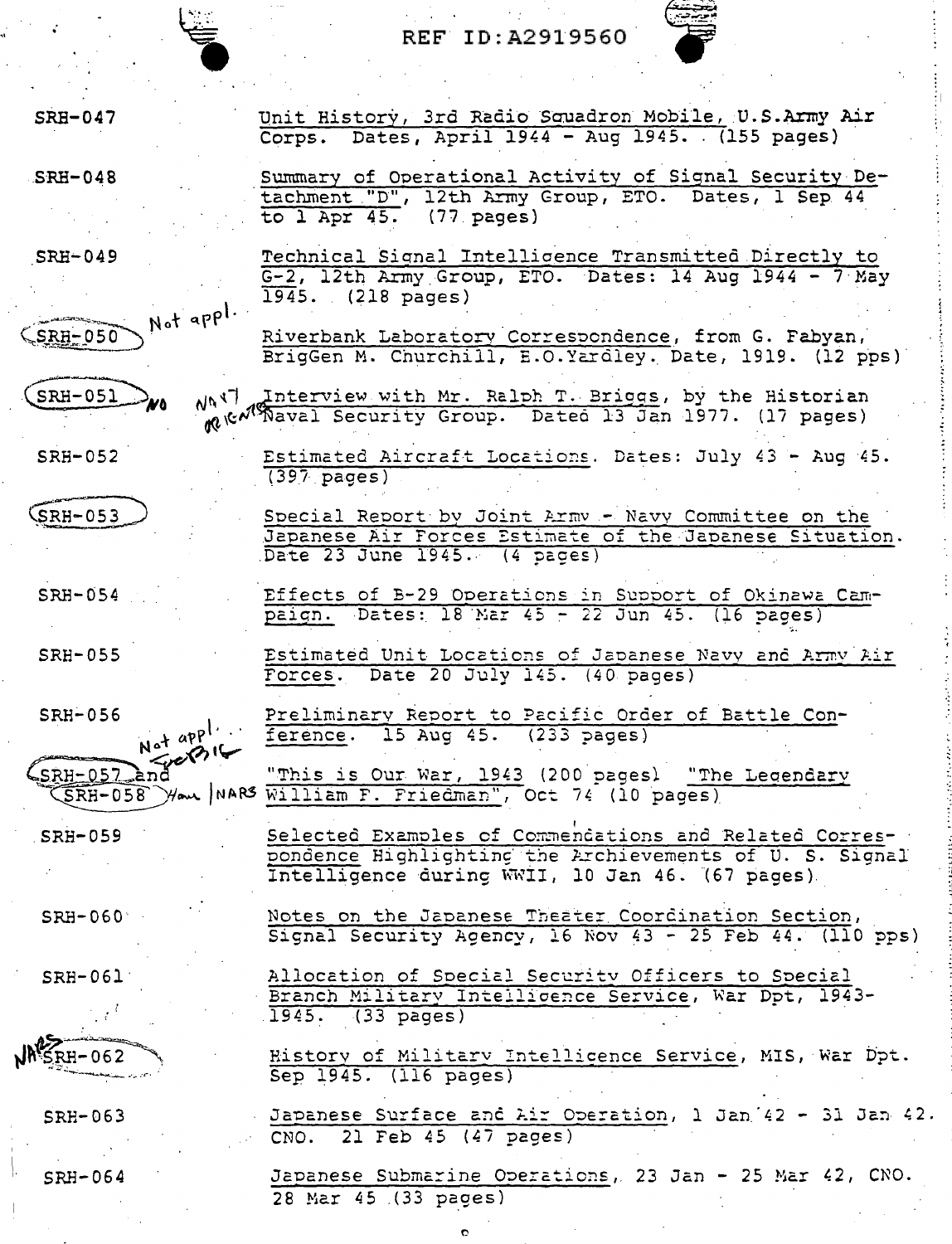| خشت |  |
|-----|--|
|     |  |
|     |  |
|     |  |
|     |  |
|     |  |
|     |  |
|     |  |

| $SRH-065$                                            | Japanese Surface and Air Operations, CNO, 1 Feb 42 -<br>31 Mar 42, 6 Apr 45. (54. pages)                                                   |
|------------------------------------------------------|--------------------------------------------------------------------------------------------------------------------------------------------|
| MRT2                                                 |                                                                                                                                            |
| SRH-066                                              | Examples of Intelligence Obtained from Cryptoanalysis,<br>$1$ Aug $46.$ (11 pages)                                                         |
| SRH=067 NO NAVY                                      | Japan as Mediator in the Russo-German Conflict, Pacific<br>Strategic Intelligence Section and CNO, 29 Dec 44. (20 pps)                     |
| $(SRH-068)$ NO MAYT                                  | Japanese Estimates of Germany's Ability to Continue the<br>Struggle, 22 Jan 45, COMINCE/CNO. (25 pages)                                    |
| $(NR^2)$                                             | The Problem of the Prolongation of the Soviet-Japanese<br>Neutrality Pact, dtd 12 Feb 45, COMINCH/CNO. (37 pages)                          |
| $-NAR5$<br>$SRH-070$                                 | Notes on the Crimea (Yalta) Conference, 23 Mar 45,<br>COMINCH/CNO. (11 pages)                                                              |
| SRH-071<br>MAYY                                      | Abrogation of the Soviet-Japanese Neutrality Pact,<br>23 Apr 45, COMINCH/CNO. (17 pages)                                                   |
| $SRH-072$                                            | Recent Political Developments in Thailand (Siam),<br>1 May 45, COMINCH/CNO. (23 Daces)                                                     |
| SRH-073                                              | White Russians in Manchukuo, 8 May 45, Pacific Strategic<br>Intelligence Section CINC US Fleet and CNO. (11 pages).                        |
| $SRH-074$                                            | Japanese - Burmese Relations, 9 May 45, Pacific Strategic<br>Intelligence Section COMINCE/CNO. (17 pages)                                  |
| $SRI-075$<br>NN                                      | Japanese Reaction to German Defeat, 21 May 45, Pacific<br>Strategic Intelligence Section COMINCH/CNO. (16 pages)                           |
| $SRH-076$                                            | Japanese - Portuguese Relations and the "Macao Problem"<br>Feb - May 45. Pacific Strategic Intelligence Section<br>COMINCH/CNO. (13 pages) |
| $SRH-0.77$                                           | Sino-Soviet Relations, June 45. Pacific Strategic<br>Intelligence Section COMINCE/CNO. (11 pages)                                          |
| $SRH-0.78$                                           | Russo-Japanese Relations, 18 Jun 45. Pacific Strategic<br>Intelligence Section COMINCE/CNO. (14 pages)                                     |
| $SRH-079$                                            | Russo-Japanese Relations, 2 Jul 45. Pacific Strategic<br>Intelligence Section, COMINCE/CNO. (20 pages)                                     |
| $SRH - 080$                                          | Compilation of Intelligence Data, Japanese Submarine<br>Forces, 9 Feb 45, Capt W. R. Smedberg, III. (3 pages)                              |
| $S\rightarrow$ $S\rightarrow$ $S\rightarrow$<br>NAVY | Information from George W. Linn, Capt, USNR (Ret) 23 Oct<br>80. Capt Linn. (15 pages)                                                      |
| $SRH-082$                                            | Situation in Thailand (Apr-Jun 45) 9 Jul 45, Pacific<br>Strategic Intelligence Section COMINCH/CNO.<br>9 pages)                            |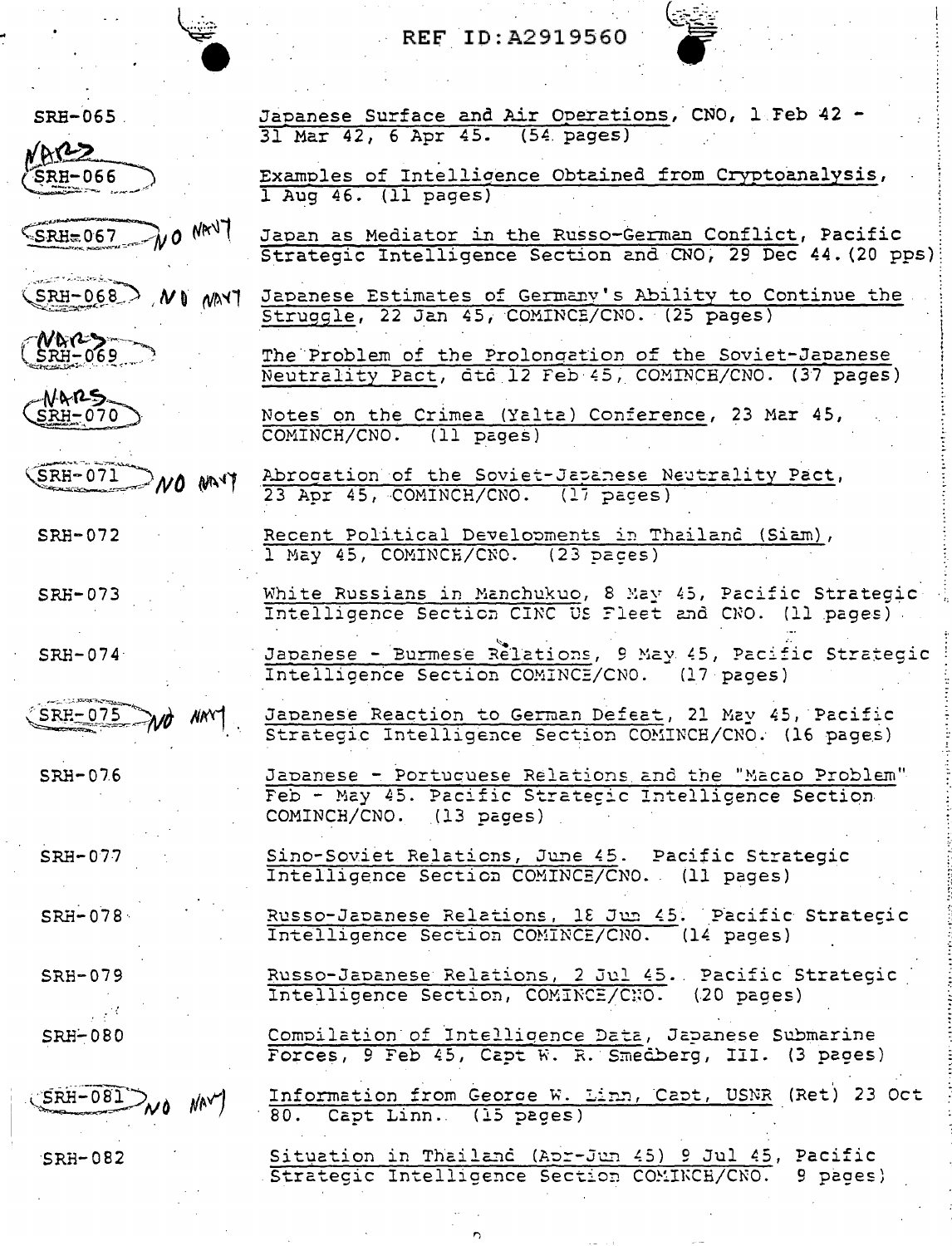Section, COMINCH/CNO. 21Jul 45. (24 Pages)

NAVS-**RH-083 SRH-084 SRH-085** SRH-086

**SRH-087** 

Mongolian Independence, 3 Aug 45, Pacific Strategic Intelligence Section COMINCH/CNO. (14 pages)

Strategic Intelligence Section, COMINCH/CNO (22 pages)

The Chung-King-Yenan Controversy, 10 May 45, Pacific

Russo-Japanese Relations (1-12 Jul 45), 14 Jul 45,

Strategic Intelligence Section, COMINCH/CNO. (18 pages)

Pacific Strategic Intelligence Section COMINCH/CNO. 01 pps)

Russo-Japanese Relations (13-20 Jul 45) Pacific Strategic

Russo-Japanese Relations (21-27 Jul 45) 2 Aug 45, Pacific

Japan's Surrender Maneuvers, 29 Aug 45 Pacific Strategic

8 Sep 45, Pacific, Strategic Intelligence Section COMINCE/

The Chungking-Yenan Controversy, Chronological Report,

Japan (Reaction to Defeat and Current Problems), 28 Sep

45, Pacific Strategic Intelligence Section COMINCE/CNO.

Sino-Japanese Relations (Japan's China Policy) 2 Oct 45,

Intelligence Section COMINCH/CNO. (48 pages)

Russo-Japanese Relations, 28 Jul - 6 Aug 45, Pacific **SRH-088** Strategic Intelligence Section COMINCH/CNO. (20 pages)

**SRH-089** Military and Political Plans for the Southern Pacific Area Formulated by the Japanese prior to 14 Aug 45, Pacific Strategic Intelligence Section COMINCH/CNO, 24 Aug 45. (14 pages)

CNO. (18 Pages)

 $37$  pages)

 $(21$  pages)

CNO. (19 pages)

ESRH-090 NO NAV

**MARS**  $SRH-091$ 



SRH-093

SRH-094

French-Indo-China (Political Situation), 11 Oct 45, Pacific Strategic Intelligence Section COMINCE/CNO.  $(24 \text{ pages})$ 

Recent Political Developments in French Indo-China,

6 Apr 45, Pacific Strategic Intelligence Section COMINCH/

Japanese Relations with the Remaining "Listening Posts"

in Europe, (May-mid July 1945), 1 Aug 45, Pacific Stra-

Pacific Strategic Intelligence Section COMINCH/CNO.

 $SRH-095$ 

**SRH-096** 

 $SRH-097$ 

Proceedings of Pacific Order of Battle Conference, 3-19 Jul 44, Col E.H.F. Svenson, USA. (133 pages)

tegic Intelligence Section COMINCH/CNO. (14 pages)

SRH-098

Report of Pacific Order of Battle Conference (Ground Forces), 15-18 Aug 45, MIS War Department. (363 pages)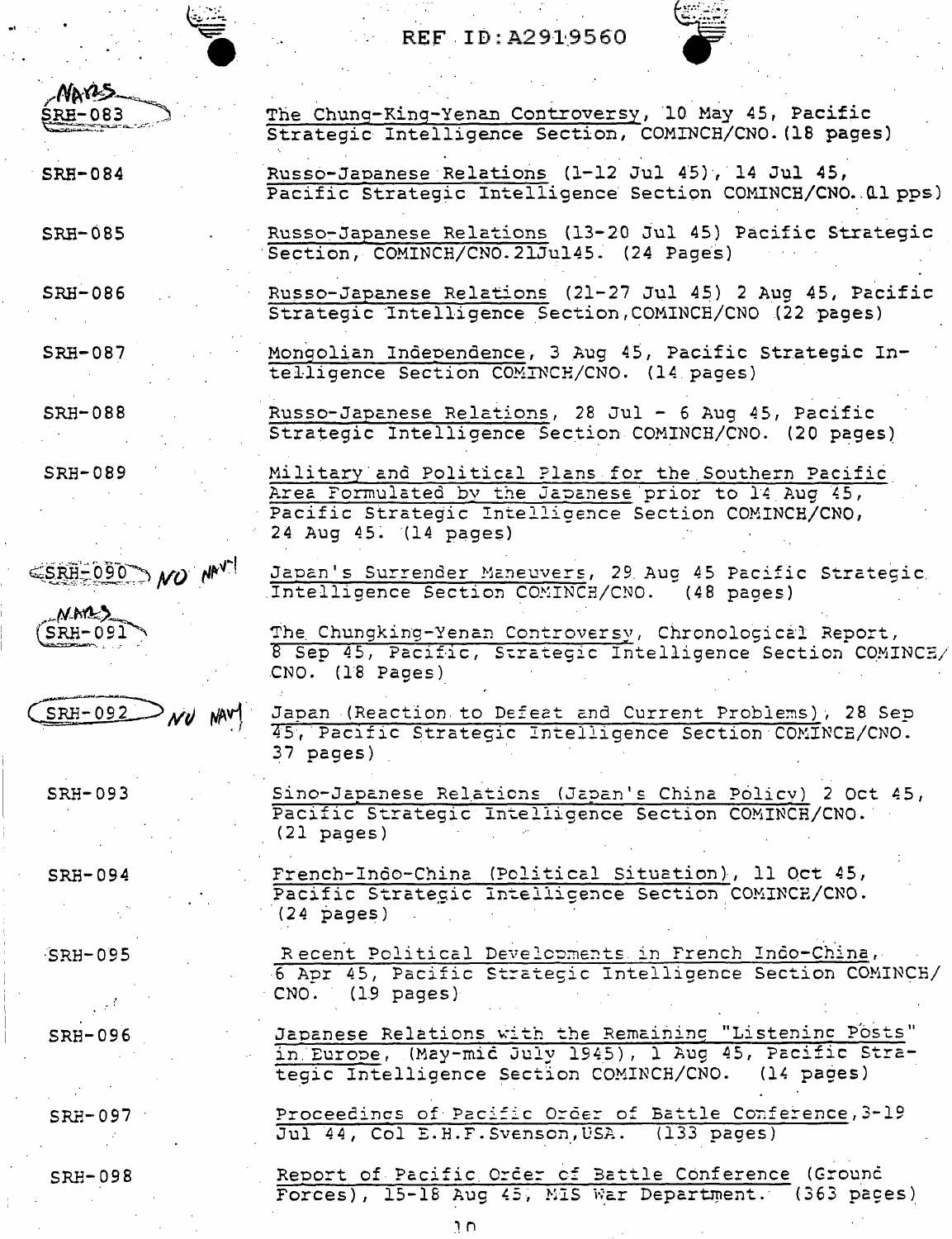



 $\sqrt{\texttt{SRH}} - 099$ 

SRH-100

 $SRH-101$ 

gence, 6 Sep 45, MIS, War Dpt. (155 pages) The Aftermath of Japanese Occupation of French & Indo-<br>China, (Mar-May 45), May 1945, Pacific Strategic Intelligence Section. (12 pages)

History of the Intelligence Group MIS (MID) W.D.G.S.

7 Dec 41 - 6 Sep 45, Graphic Presentation of Intelli-

Estimated Disposition of Japanese Fleet Naval Aircraft and Merchant Shipping, Seventh Fleet Intelligence Center 13 Aug 44. (20 pages)

SRH-103

SRH-102

 $SRH-104$ 

SRH-105

<u>NAns</u>  $S$ RH-106

 $\mathsf{S}\text{RH}-10\bar{7}$ 

 $(SRH-108)$ 

 $SRH-109$ 



NAYLS SRH-111

NARS SRH-112-

 $(SRF-113)$ 

(SRH=11743 MU NAV)

Identifications, Locations and Command Functions of Significant Japanese Army/Navy Personnel, CINCPAC, CINCPOA (15 Feb - 1 Aug 45).  $(40 \text{ pages})$ 

Suicide Attack Squadron Organization, CINCPAC, CINCPOA  $July 45.$   $(22 \text{ pages})$ 

Enemy Combat Ship Losses, CINCPAC, CINCPOA 1 Aug 45.  $(15 \text{ pages})$ 

Japanese Swept Channels and Sunken Vessels as Indicated in ULTRA (MAPS), 18 Aug 45, CINCPAC, CINCPOA. (24 PDS)

Specific Instructions for the Handling and Dissemination of Special Intelligence, 25 Jan 41, 62, DA, DN1, USN 2 pages)

Problems of the SSO System World War II, Aug 52, MIS, War Dpt, U. S. Army. (40 pages)

Report on Assignment with Third United States Army, Maj Warrack Wallace, USA. (8 pages)

Organization and Operations of the German Specialists, MIS, War Dpt. 2 Jul 45. (12 pages)

Operations of the Military Intelligence Service, War<br>Dpt, London, 11 Jun 45, F. W. Eilles, LtCol GSC. (57pps)

MAGIC Reports for the Attention of the President, 1943-1944, MIS, War Department. (32 paces)

Post Mortem Writings on Indications of Ardennes Offensive, 1945, Dpt of Army and NSA. (44 pages)

Selected Documents Concerning 0.S.S. Operations in Lisbon,<br>MIS War Dpt. 5 May - 13 Jul 43. (27 pages)

China's Position Today, COMINCE, CNO, 19 Aug 45. (25 pps)

U. S. Army Investigations Into the Handling of Certain Communications Prior to the Attack on Pearl Harbor, 1944-1945, MIS. War Dpt. (387 pages)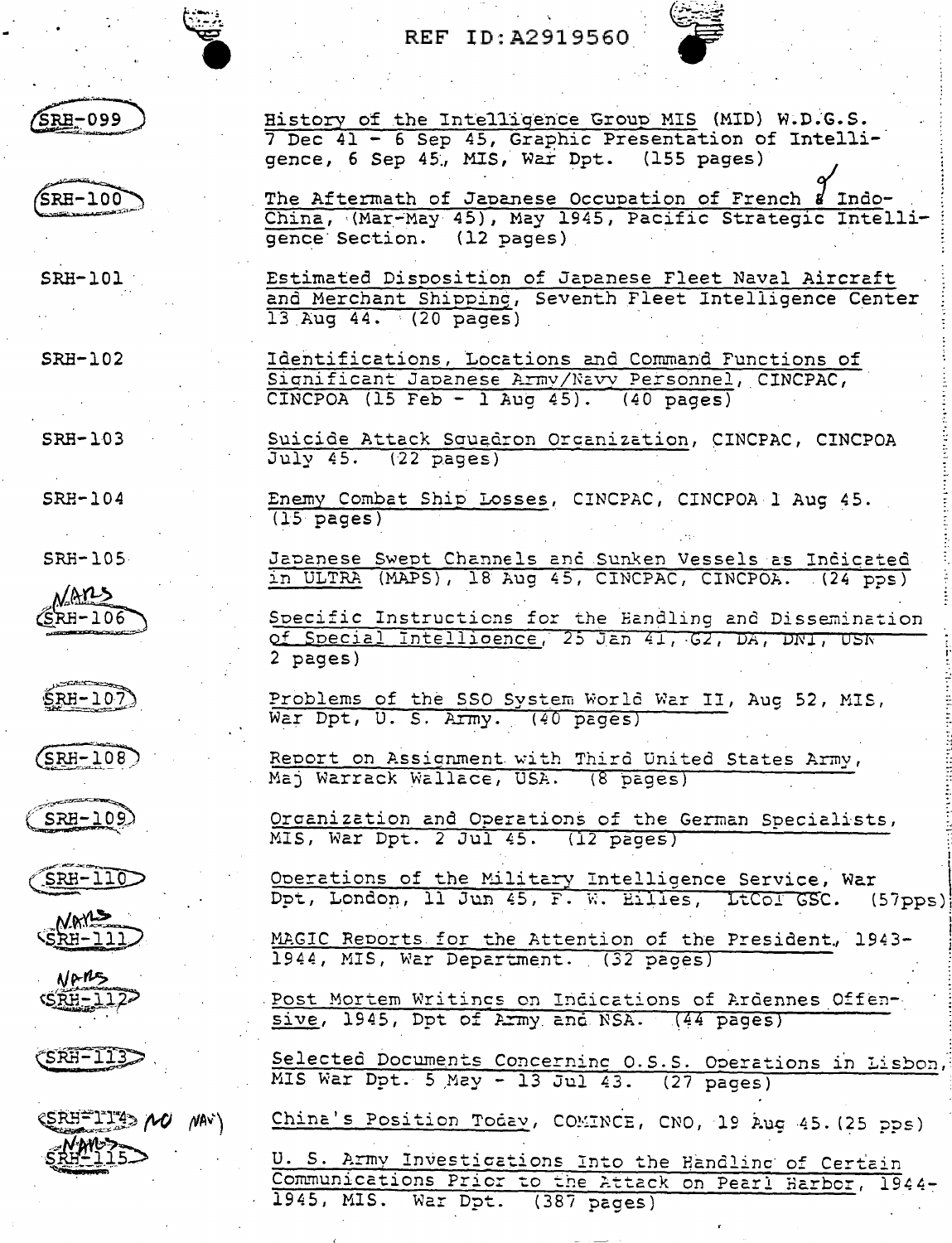Origin, Functions and Problems of the Special Branch, M.I.S. (55 pages)



Nans SRA-117-

 $SRH-TT8$ 

 $SRH-119^{mU}c^{W}$ 

History of Special Branch M.I.S. June 1944 くい September 1945 (11 pages) **De price Quay** 

Incidental Exhibits re Pearl Harbor. Investigation (MIS WDGS) (481 pages)

Military Intelligence Service War Department -Special Security Officer and Other Correspondence Relating to Special Intellicence in the Pacific Ocean Area (pages 92)

Utilization of American Indians as Communication Linquists  $(107 \text{ pages})$ 

Japanese Ship List "Know Your Enemy". 18 Dec 1944  $(38 \text{ pages})$ 

 $SRH-122$ 

 $SRF-120$ 

**SRH-121** 



 $SRF-124$ 

 $SRH-125$  Have



SRH-129

SRH-130  $\mathcal{N}$ 

Japanese Messages Concerning the Boshi Maru and the AWA Maru - December 1944 thru August 1945. (143 pages)

Brownell Committee Report (212 pages)

Operational History of the 849th Signal Intelligence Service, Mediterranean Theater of Operations, USA. (210pps)

Certain Aspects of "Magic" in the Cryptological Background of the Various Official Investigations Into the Pearl Harbor Attack, by Wm. F. Friedman (74 pages)

History and Organization of Pacific Military Intelligence Research Section (PACMIRS), Camp Ritchie, Maryland  $6$  Sep 1944 - 14 Aug 1945. (55 pages)

Use and Dissemination of Ultra in the Southwest Pacific Area, 1943-1945. 195 pages)

Study of Pearl Harbor Hearings, Military Intelligence Service, War Department General Staff, 1947 (39 pages)

Japanese Order of Battle, Bulletins, Military Intelligence Service, March - June 1944. (171 pages)

History of the Intelligence Group, MIS, MID, WDGS, Scientific Branch, 1945  $(80 \text{ years})$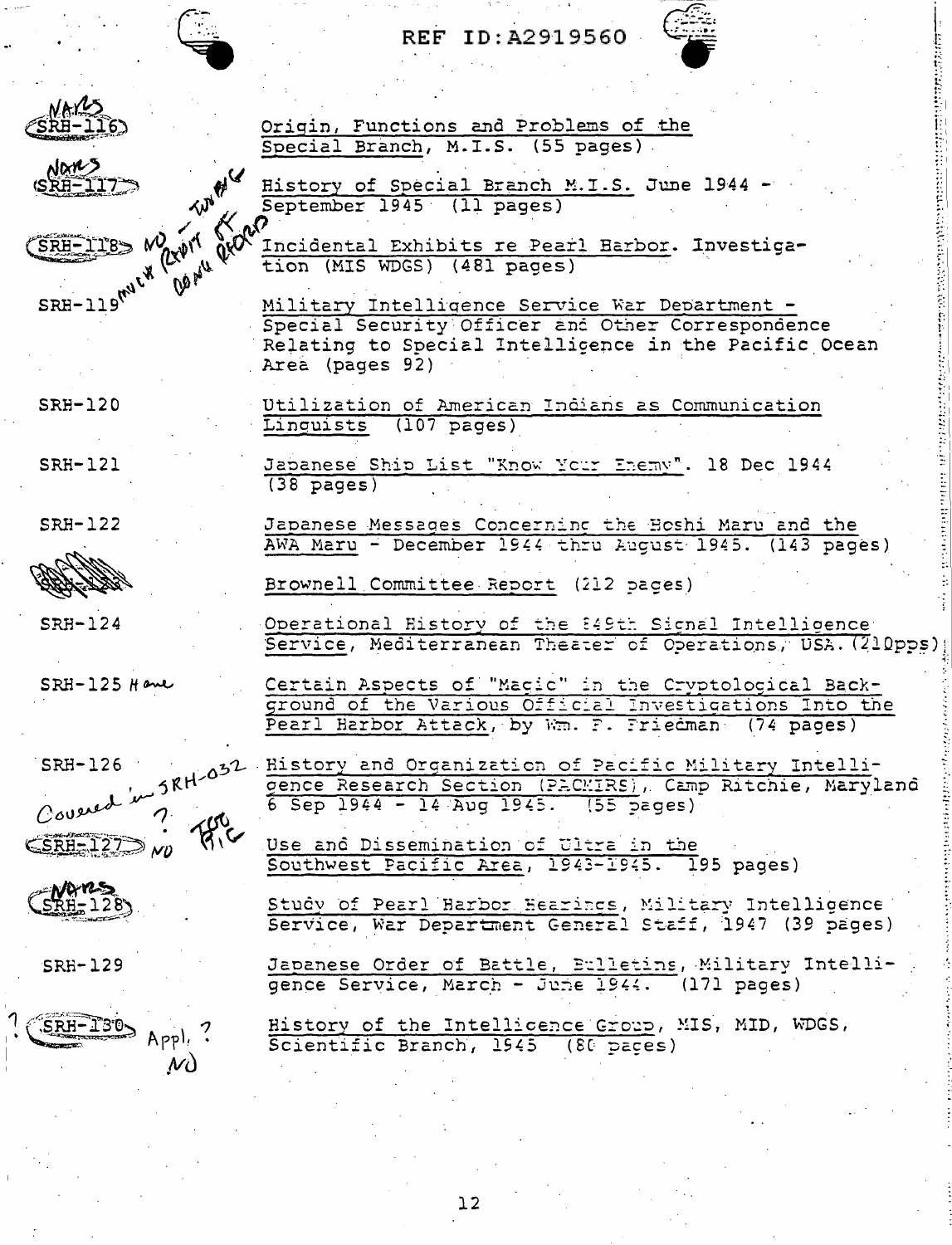

 $\overline{\text{SRH}-1.3.2}$ 

SRH-133

 $ERH-134$  Have

 $SRH-135$  Have

 $SRF-136$ 

SRH-137

SRH-138

**SRH-139** 

 $SRH-140$ 

 $^{\prime\prime}$   $\sqrt{\text{RH}-141}$ 

ىق 4  $5RH^2$ 

 $1.85$ 

Appl.

 $\mathcal{W}$ 

 $\mathbf{v}\mathbf{v}$ 

History of the Intelligence Group, MIS, WDGS, Military Branch: Part I, Research Unit (27 pages) Part II, Pacific Order of Battle Section. (225 pages) Part III, Pacific Order of Battle Section, Continued  $(217 \text{ pages})$ Part IV, Pacific Order of Battle Section, Continued  $(151$  pages) Part V, Military Research Section (142 pages) Part VI, Air Industry Section (159 pages) History of the Special Distribution Branch, MIS, WDGS (7 pages) Report of Mission to Hawaii and Marianas to Study Security of 21st Bomber Command Communications, MIS, WDGS, March 1945. (53 pages) Expansion of the Signal Intelligence Service from 1930 7 December 1941 by Wm. F. Friedman (29 pages) thistory of the Second Signal Service Battalion, 1939-1945. Army Security Agency, Dept. of Army. (186 pages) Radio Intelligence in World War II, Tactical Operations in the Pacific Ocean Areas, December 1942. (707 pages) 'Unit History. 1st Radio Squadron, Mobile. U. S. Air Force Security Service. 1-31 August 1949 - 1 March -30 April 1950. (24 Pages) Unit History. 2nd Radio Scuadron, Mobile United States Air Force Security Service. 1 February 1949 to 31 July  $1949.$  (56 pages) Unit History, 3rd Racio Squadron, Mobile United States NAIT Force Security Service. 1 January to 31 December 1950. (184 pages) History of the "Lancuage Liaison Group", Military Intelligence Service, War Department, 22 September 1945.  $(16 \text{ pages})$ Part 1 and Part 2. Papers from the Personal Files of Alfred McCormack, Colonel, AUS. Special Branch, G-2 Too pil Military Intelligence Branch, War Dpt. (Part 1 - 223 page's; Part  $2 - 347$  pages.)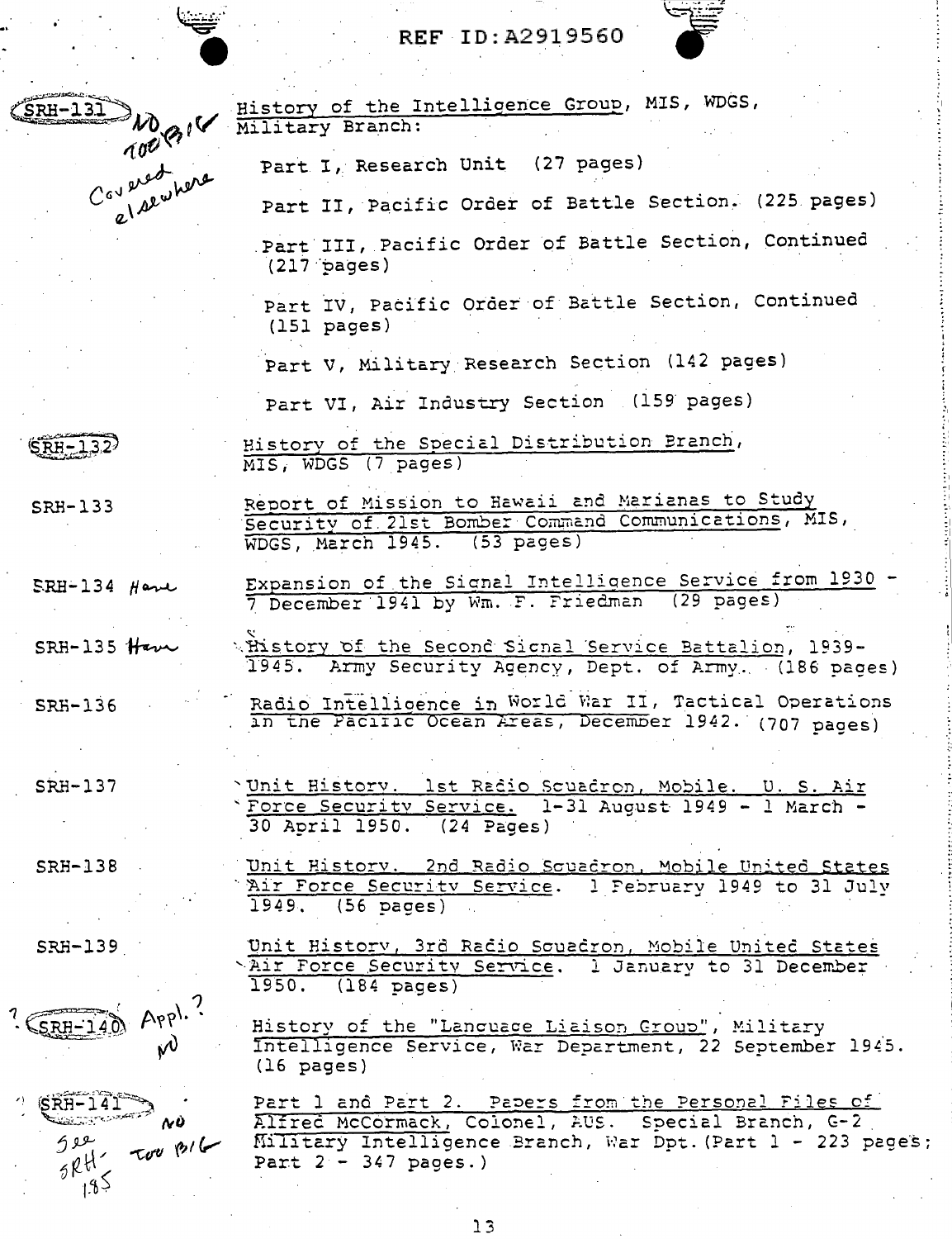# . REF lD: A2919560

ULTRA and the Campaigns Against the U-Boats in<br>World War II. (42 pages)

ULTRA in the Battle of Britain: The Real Key to.<br>Success? (72 pages)



 $S<sub>RH</sub> - 143$ 

 $\mathbb{R}$ 

SRH-144 Radio Intelligence in World War II, Tactical Operations<br>
in the Pacific Ocean Area, February 1943. (Part 1 and in the Pacific Ocean Area, February 1943. Part 2. (642 pages)  $Not$  app<sup>1</sup> See also SRH-012, SRH-036 and SRH-136.

 $(SRH-145)$  in  $81$  (Collection of Memoranda on Operations of SIS Intercept Activities .and Dissemination, 1942 - 1945. (293 pages)



Handling of ULTRA within the Military Intelligence Service. 1941 - 1945. (7 pages)

Communication Intelligence Summaries, 1 November -6 December 1941, Commandant, 14th Naval District, United States Navy. (44 pages)

General Information on Local ULTRA Picture as

 $e$ SRH-148 $\gg$ 

¿SRH≦149∋

(SRH-147) ND

 $N_f$ )

 $\mathcal{N}$ 

 $M^{\gamma}$ 

Background for Signal Intelligence Conference. 6 March 1944. (10 pages)

World War II.

 $(72 \text{ pages})$ 

A. Brief History of Communications Intelligence.in the United States by Laurance F. Safford, Captain, USN, (Ret) (22 pages)

The Birthday of the Naval Security Group (6 pages)

**SRH-151** 

SRH~l50

. SRH-152 **SRH=153** 

SRH-155

 $\epsilon$  : SRH-156 Military Study Communication Intelligence Research Activities, United States Navy, 30 June 1937. (25 pps)

History Review of OP-20-G, United States Navy (13 pps)

MIS, War Department Liaison Activities in the UK,  $\overline{1943 - 1945}$ . (20 pages)

Signal Intelligence Disclosures in the Pearl Harbor<br>Investigations. (47 pages) Investigations.

Intelligence Summaries, Japanese Shipping January - February 1943. (59 pages)

Weekly Listings of Merchant Vessels Sunk in Far<br>Eastern Waters. 14 December 1944 - 14 March 19 14 December 1944 - 14 March 1945.<br>S 120-14. (97 pages)  $\overline{PSIS}$  120-2 -  $\overline{PSIS}$  120-14.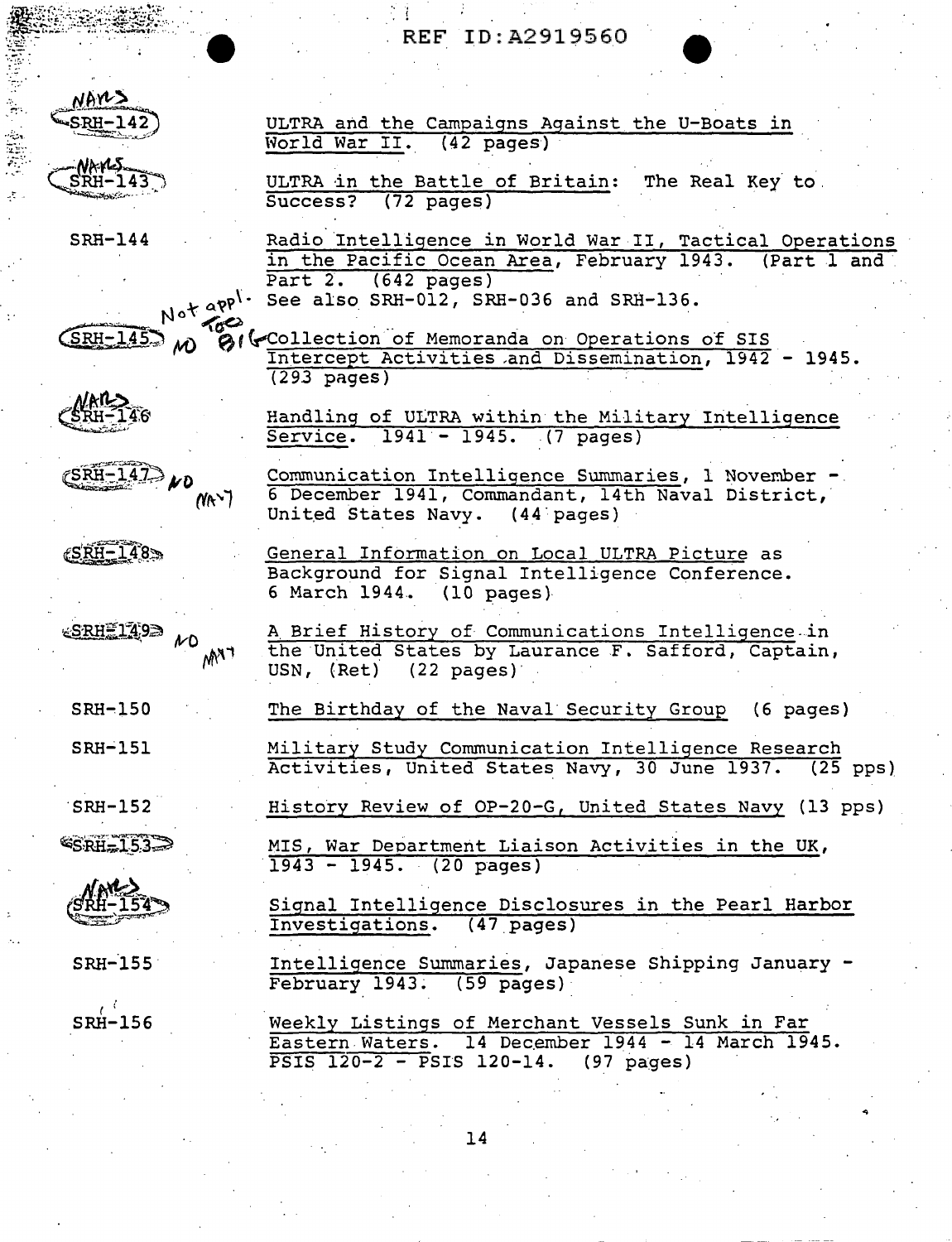| $SRB-157$                                 | Monthly Listing of Sinkings of Japanese Ships<br>April - September 1945. PSIS 121-1 - 121-6 (66 pps)                                                                      |
|-------------------------------------------|---------------------------------------------------------------------------------------------------------------------------------------------------------------------------|
| <b>SRH-158</b>                            | A List of Japanese Merchant Ships, Second Edition                                                                                                                         |
|                                           | PSIS 100-1, 1 February 1945. Part I - ABE M. to                                                                                                                           |
|                                           | KYU-URAKAZE M. (327 pps) Part II - Lai Hsing to<br>Not apply $2yno M.$ (362 pps)                                                                                          |
| <b>ND</b>                                 | Preliminary Historical Report on the Solution of<br>the "B" Machine (10 pages)                                                                                            |
| Not appl.<br>$SEH = 1.60$<br>$\mathbf{v}$ | History of Weather Unit. (33 pages)                                                                                                                                       |
| y Note appl.                              | Permanent Organization for Code and Cipher Investigation<br>(SRH-162 Mot apple and Attack (Plans for M.I. 8) (8 pages)                                                    |
|                                           | History of Security Monitoring WWI to 1955. (13 pages)                                                                                                                    |
| $SRH-163$                                 | Joint Army-Navv Assessment Committee (JANAC) Miscellaneous<br>Memoranda 1943 - 1947. (109 pages)                                                                          |
| $SRH-164$                                 | Memoranda from COMINCH (F20) to Joint Army-Navy Assessment<br>Committee (JANAC) 1944 - 1945 (163 pages)                                                                   |
| SRH-165                                   | Memoranda from Office of Naval Communications to Joint<br>Army-Navy Assessment Committee (JANAC). Parts I, II and<br>III. (852 pages)                                     |
| SRH-166                                   | Joint Army-Navy Assessment Committee (JANAC) Memoranda<br>to Office of Naval Communications. September 1944 -<br>May 1946. Parts I and II. (643 pages)                    |
| $SRH-167$                                 | Memoranda from Army Signal Corps to Joint Army-Navy<br>Assessment Committee (JANAC), 1945 - 1946. (33 pages)                                                              |
| $SRH-168$                                 | Agenda Minutes/Assessments, Joint Army-Navy Assessment<br>Committee (JANAC), Parts I thru IX, Meetings 1 - 66,<br>$1943 - 1947.$ (2,800 pages)                            |
| RH=169                                    | Centralized Control of U.S. Army Signal Intelligence<br>Activities. (91 pages)                                                                                            |
| $SRH-170$                                 | Shipping and Economic Notes, Military Intelligence Service,<br>War Department. Part I - Indices. Part II thru XIII,<br>18 October 1944 - 28 September 1945. (5,544 pages) |

 $-15$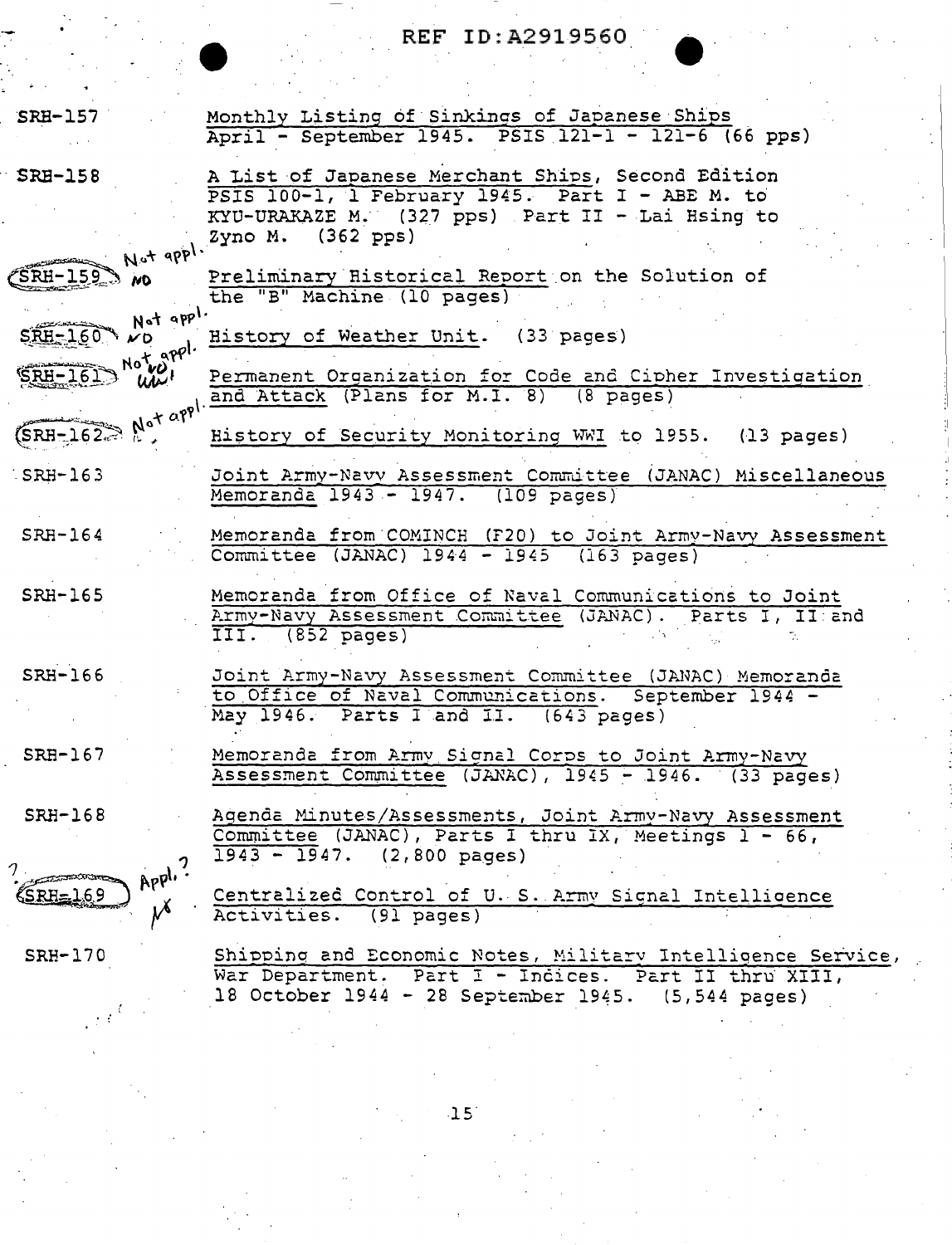SRH-171

 $SRR-172$ 

 $SRH-174$ 

SRH-175

SRH-176

Nones  $SRI = 1.77$  Navy Department, Office of Chief of Naval Operations, Secondary Course in Cryptanalysis. (63 pages)

OCSIGO, Signal Security Agency Japanese Army, Order of<br>Battle Information (5 Oct - 7 Dec 43); Parts I thru IV.  $(1,558 \text{ pages})$ 

OCSIGO, Signal Security Agency, Japanese Order of Battle  $SRH-173$ First Edition (15 Mar 44); Parts I and II. (776 pages)

> OCSIGO, Signal Security Agency, Japanese Order of Battle, Second Edition (15 May 44); Parts I and II. (845 pages)

Signal Security Agency, Japanese Order of Battle, (26 May - 17 Nov 44) Parts I and II. (943 pages)

OCSIGO, Signal Security, Japanese Order of Battle, Fifth Edition, (12 January 1945) Parts I thru III. (927 pages)

Interrogation of Japanese Concerning Possible Broadcast of the "Winds Execute" Messages (Oct-Nov 1945). (15 pages)

Radio Security Station, Marine Detachment, Peiping, China, 1927-1935. (8 pages)

Radio Security Station, Fourth Marine Regiment, Shanghai, China  $1924 - 1929/1935 - 1940$ . (50 pages)

U. S. Naval Pre-World War II Radio Intelligence Activities<br>in the Phillipine Islands, 1931-1942. (100 pages)

OCSIGO, Signal Security Agency, Japanese Order of Battle,<br>Fourth Edition (10 October 1944), Parts I thru V. (1328 pps)

U. S. Naval Communications Supplementary Activity, Vaitogi, Samoa, 1939 - 1947. (29 pages)

OCSIGO, Signal Security Agency, Location of Japanese Military Installations, 14 December 1944. (31 pages)

CNO Pacific Strategic Intelligence Section Allied Claims and Enemy Confirmation of Damage to Japanese Ships (January 1943-February 1945) Parts I thru X. (2,909 pages)

War Experience of Alfred McCormack. (83 pages)

U. S. Naval Supplementary Radio Station, Iwo Jima, March - December 1945. (32 pages)

U. S. Naval Supplementary Radio Station, Palmyra Island, Territory of Hawaii. (7 pages)

 $16$ 

SRH-187

 $61877.$ 





SRH-181

SRH-182

SRH-183

 $SRH-184$ 

**SRH-185** 

 $SRH-186$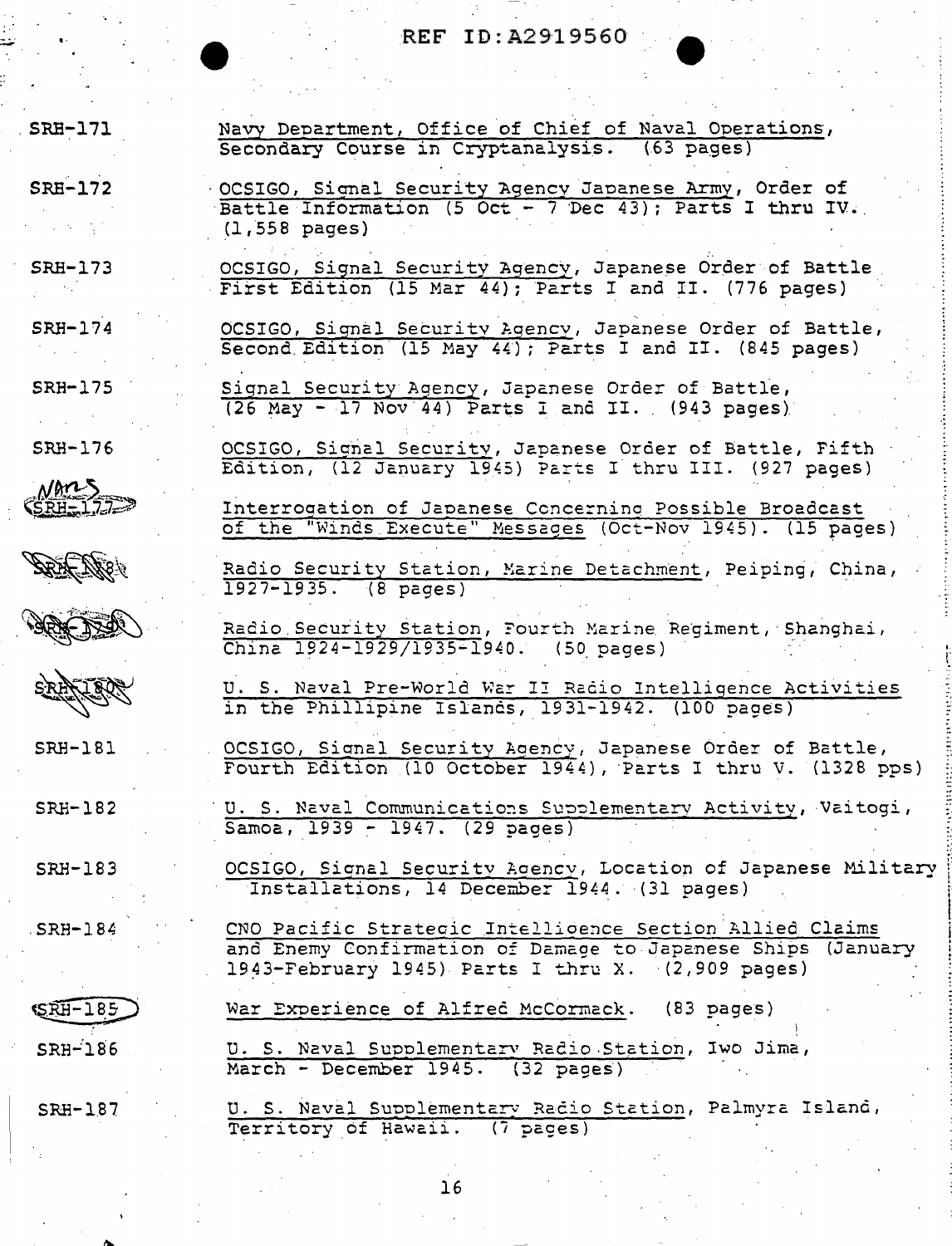D. S. Navy, Strategic Radio Direction Finder Station,<br>Guadalcanal, November 1942 - 4 December 1944 (6 pages)

**SRH-188** 

**SRH-189** 

 $SRE-190$ 

 $SRB-191$ 

 $SRB-192$ 

 $SRH-193$ .

SRH-194

**SRH-195** 

SRH-196.

SRE-197

 $SRB-198$ 

**SRE-199** 

U. S. Navy, Strategic Radio Direction Finder Station, Tarawa, Atoll, 13 - 19 December 1943 - 27 November 1944.  $(6 \text{ pages})$ 

. U. S. Naval Supplementary Radio Station, Johnston Island,

U. S. Naval Supplementary Radio Station, Kwajalein,  $29$  February  $1944 - 8$  December 1945. (6 pages)

1 December 1942 - 1 January 1946. (17 pages)

D. S. Naval Supplementary Radio Station, Manus Island,<br>17 June 1944 - 10 October 1945. (30 pages)

U. S. Naval, Radio Direction Finder Station, Morotai Island, 24 January - 3 February 1945. (18 pages)

U. S. Naval Supplementary Radio Station, Leyte, Philippine .<br>Islands, 16 July 1945 - 17 September 1945. (5 pages)

War Department (MID), Military Intelligence Service, Japanese Ground Porces Order of Battle Bulletins (7 April-11 August 1945). Parts I and II. (799 pages)

Reports of the Activities of Dr. Marshall Stone in the China, Burma and India Theaters, 29 January - 31 March 1945.  $(23$  pages)

U. S. Navy Communication Intelligence Organization, Liaison and Collaboration, 1941-1945. (39 pages)

File of Messages Exchanged with U. S. Military Mission to Moscow. (46 pages).

Japanese Army Shipping Organization, 1 March 1945, Military Intelligence Service, War Department. (121 pages)

**SRH-201** 

SRE-202

A Collection of German U-Boat Admonition/Experience Messages 1943-1945 (OP-20-G) (208 pages) Location of Principal Combat Ships (Japanese)

22 September - 29 December 1944 (OP-20-G) (16 pages)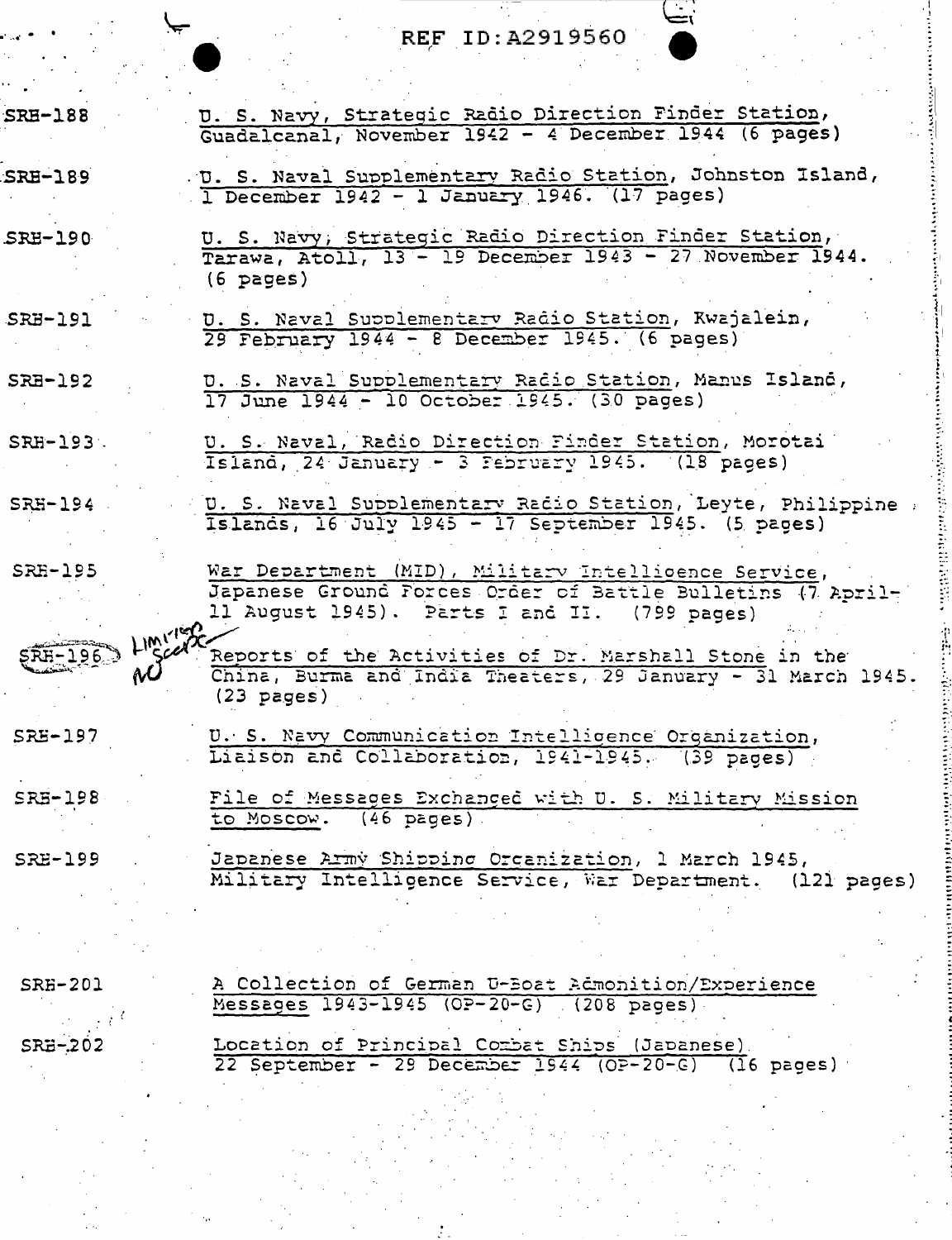$\mathbf{f}^{\text{max}}$  .  $\mathbf{f}^{\text{max}}$ on 8<sup>1</sup>/ 4'<br>General Headquarters, Southwest Pacific Area, Military

Intelligence.Section, General Staff, Special Intelligence Bulletins, Nr. 1 - 390; 2 May 1943 - 31 May 1944. Parts 1, 2 and 3. (923 pages)

SRH-204

 $S\overline{R}H - 203$ 

SRH-205

والانتقال والمحامدات

 $\mathbb{Z}_+$  .

A List of Japanese Merchant Ships, First Edition -<br>July 1944 and First Supplement - August 1944, OP-20-G. (599 pages)

OP-20-G, A Compendium of Available World War II Italian 8ubmarine Message Translations (30 January - 10 September 1943) •. (47 pages)

SRH-206 U. S. Navy (OP-20) Report on Orange Navy's Reaction to Changkufeng Incident~ August 1938. (16 pages)

Evacuation of USN COMINT Personnel from Corregidor in  $SRH - 207$ NO NAVI World War II.

SRH-208 United States Navy, Submarine Warfare Message Reports, COMINCH TO Admiralty, 3 June 1942-9 June 1945, Serials 1 - 458, Parts I, II, III and IV. (495 pages)

SRH-209 OP20G Traffic and Decryption Intelligence Charts (Japanese Na\i'y) 20 January - 1 May 1942. (249 pages)

 $~\frac{1}{\text{SRH}-210}$   $_{\text{NO}}$   $\left|\right.^{M\text{AV}}$  Collection of Papers Related to the "Winds Execute" . Message, U. S. Navy 1945. (80 pages)

 $SRH-211$ Japanese Radio Communications and Radio Intelligence, CINCPAC-CINCPOA Bulletin 5~45, l Jan 1945. (34 pages)

SRH-212 Elementary Cipher Soluticn, Navy Department, Office of Chief of Naval Operations, 1930. (24 pages)

SRH-213 Office of Operations Bulletins, Office of Chief of Naval Operations, Navy Department 1935 - 1941. (40 pages).

SRH-214 Elementary Course in Cryptanalysis, Office of Chief of Naval Operations, Navy Department, CIRCA 1939. (42 pages)

SRH-215 U. S. Navy, Communication Security Group Training Pamphlet No. 17, Ciphers 1937. (49 pages)

SRH-216  $e^{C}$ SRH-217 Elementary Course in Cryptanalysis Office of Chief of<br>Naval Operations, Navy Department, CIRCA 1940. (70 pages) Naval Operations, Navy Department, CIRCA 1940. USN Basis Course in Elementary Cryptanalysis, 1941 - 1942. (164 pages)

SRH-218

Navy Department Elementary Course in-Cryptanalysis,.  $1946.$